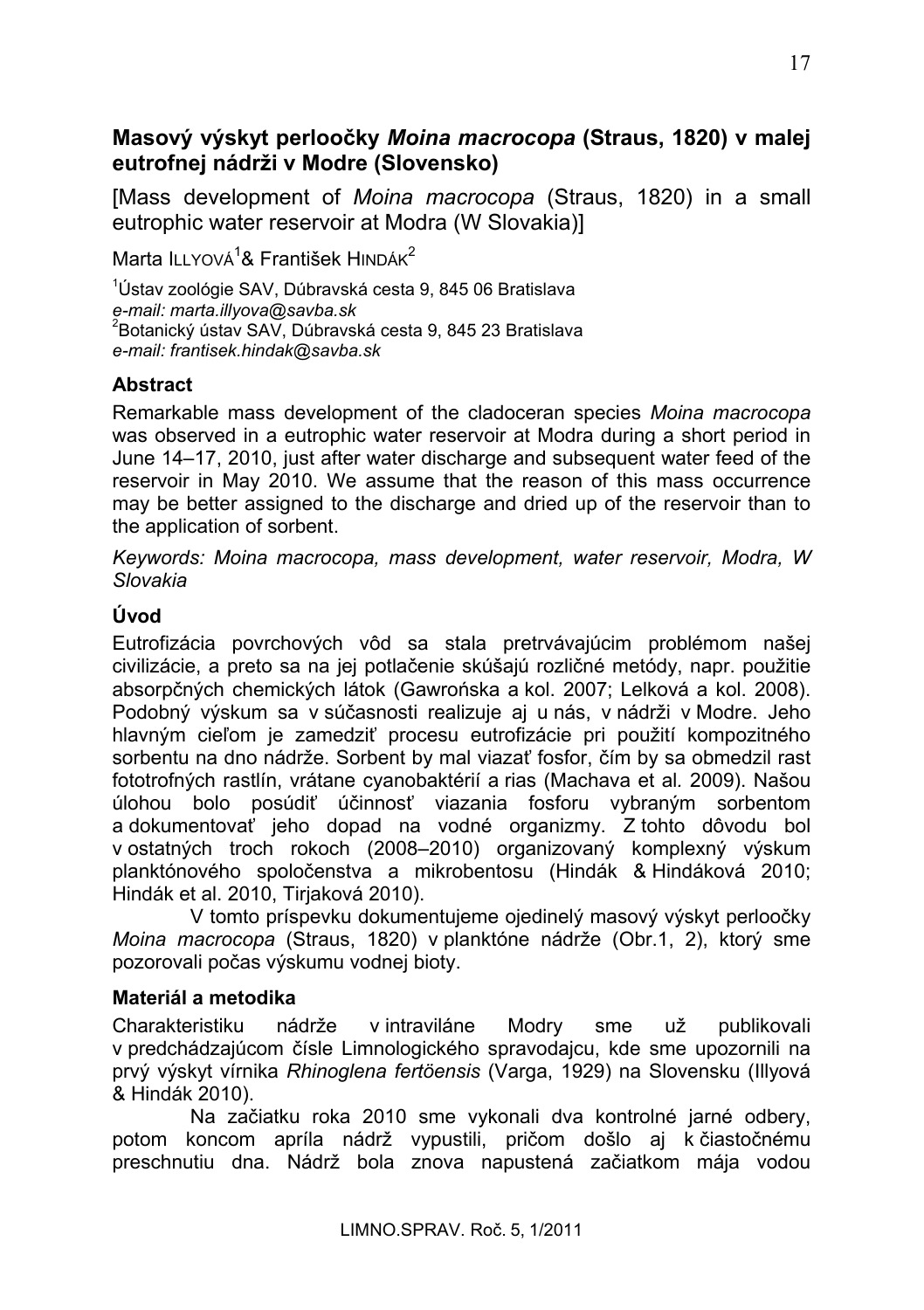z miestneho potoka a dňa 7.6.2010 bol do nádrže aplikovaný sorbent. Prvý odber vzoriek po jeho aplikácii sme vykonali 9.6.2010, potom nasledovalo v niekoľkodňovom odstupe viacero kontrolných odberov (14.6., 17.6., 21.6., 28.6.). Vzorky zooplanktónu sme odoberali štandardnou metódou (Hrbáček a kol. 1972). V čase odberov vzoriek boli v piatich miestach odberu nádrže merané aj fyzikálno-chemické parametre: teplota vody, pH a obsah kyslíka (Illvová a kol. 2010).

### Výsledky a diskusia

Perloočku Moina macrocopa (Straus, 1820) sme v nádrži nočas predchádzajúceho výskumu nezaznamenali (Illvová a kol. 2010). V planktóne sa objavila až po aplikácii sorbentu, ale najprv iba v malej početnosti (4 ind/L). Ale v priebehu piatich dní dosahovala početnosť druhu až tisícové hodnoty (Obr. 4), takže naplavenú masu moiny sme mohli pozorovať najmä pri brehu nádrže (Obr. 1). Táto perloočka má zaživa mäsovo červenú farbu, čo sa v čase hromadného výskytu prejavilo pozoruhodným načervenalým zafarbením vody (Obr.1, 2).

Z iných zástupcov zooplanktónu sme v čase pokusu zaznamenali výskyt taxónov Brachionus calyciflorus (dominantný druh), B. urceus, Asplanchna brightwelli, Polyarthra sp. a Eucyclops serrulatus. Vo fytoplanktóne po aplikácii sorbentu začali prevládať namiesto zelených kokálnych rias Golenkiniopis longispina pikoplanktónové kolónie sinice Aphanocapsa delicatissima (Hindák et al. 2010).

V priebehu hromadného výskytu tejto perloočky boli v nádrži namerané extrémne nízke hodnoty kyslíka: od 1,63 mg/L (14.6.) do 0,77 mgL (15.6.) až po kyslíkový deficit. Hodnoty pH sa pohybovali v alkalickej oblasti: od 7.5 do 9.45, teplota vody y povrchovej vrstve dosahovala 21–26 °C.

Nároky druhu M. macrocopa na prostredie zodpovedajú podmienkam aké boli v nádrži v Modre. Podľa Hudeca (2010) druh žije masovo v silne prehrievaných eutrofizovaných vodách bez vegetácie a so slabým predačným tlakom rýb. Uprednostňuje mierne až silno alkalické vody (pH 7,5–9,5), dočasne znáša aj vyššie teploty vody za prechodného nedostatku kyslíka.

Otázkou však zostáva, prečo sme druh v nádrži vôbec nezistili pred aplikáciou sorbentu, ale až po ňom a prečo jeho výskyt bol taký hromadný. Domnievame sa. že tento jav nesúvisí priamo s aplikáciou sorbentu, ale skôr s predchádzajúcim vypustením a znovu napustením nádrže a čiastočným preschnutím jej dna. M. macrocopa je totiž charakteristická aj pre efemérne vody. ktoré vysvchajú, prípadne vymŕzajú. Perloočky prečkávajú tieto nepriaznivé podmienky vo forme trvalých vajíčok uložených v chitínovej ochrannej vrstve, tzv. efípiách, produkovaných vo veľkých počtoch. Hotový & Petrusek (2006) zistili ai v malých kalužiach denzitu efípií tohto druhu rádovo v tisícoch na m<sup>2</sup>. Toto množstvo zaručuje obnovenie populácie pri zaplavení. Možnou príčinou, prečo sa druh v nádrži nezistil aj v období pred vypustením a potom ani dlhšie po opätovnom napustení, sú extrémne nevyhovujúce podmienky pre zooplanktón v tejto hypertrofnej nádrži, pravdepodobne aj anoxia pri dne (Tiriaková 2010), a tiež pomerne krátky čas výskytu populácie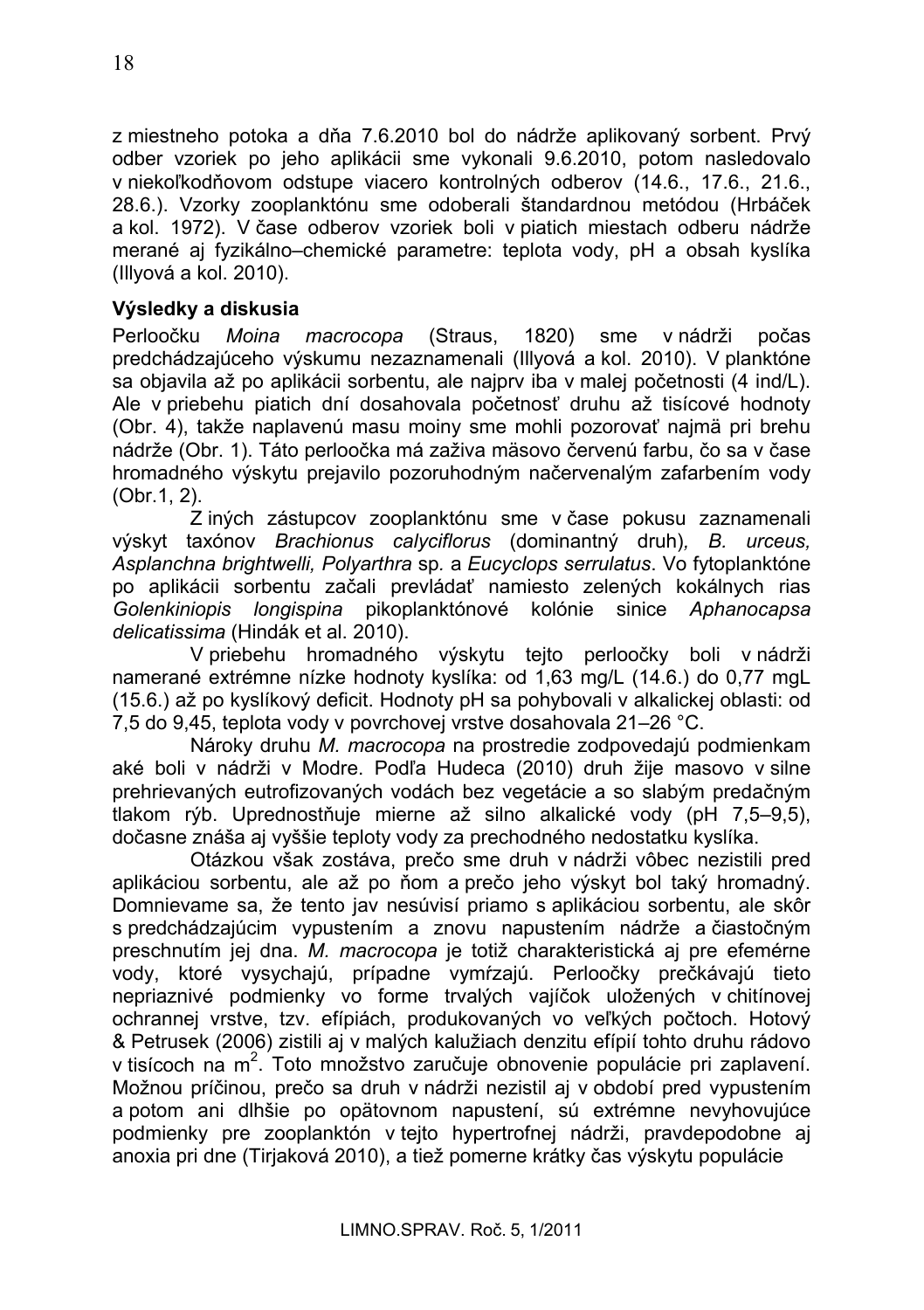



Obr. 1, 2. Červený zákal v nádrži v Modre dňa 14.6.2010 zapríčinený masovým rozvojom perloočky Moina macrocopa.

Obr. 3. Perloočka Moina macrocopa z nádrže v Modre; foto F. Šporka.

v nádrži, ktorý by sme pri mesačných intervaloch odberu nemuseli práve zastihnúť.

#### Poďakovanie

Práca bola financovaná z projektov APVV 0566-07 a VFGA 0130.

#### Literatúra

- ŁOPATA, GAWROŃSKA, E., & М. JAWORSKA. **B.** 2007. The effectiveness of the phosphorus inactivation method in reducing the trophy of lakes of different morphometric and hydrological features. Limnological Review 7:  $27-34.$
- HINDÁK, F. & HINDÁKOVÁ, A. 2010. Cyanobaktérie a riasy malej eutrofnej vodnej nádrže v Modre. Bull. Slov. Bot. Spoločn., Bratislava, 32: 129-135



Obr.  $4.$ Početnosť druhu Moina macrocopa a celkového zooplanktónu po aplikácii sorbentu v nádrži v júni 2010.